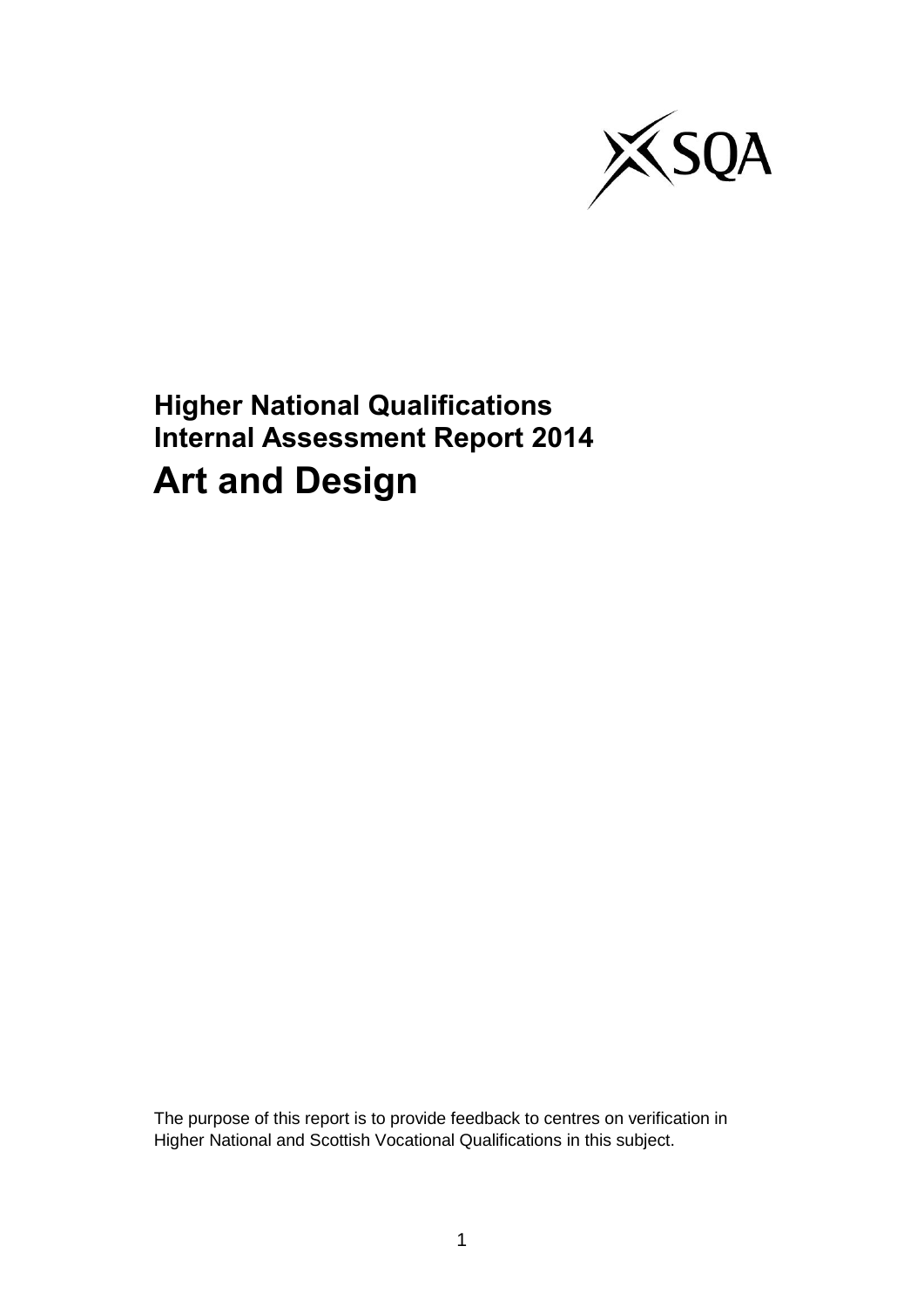# **Higher National Units**

## **General comments**

Those centres that were externally verified all showed good understanding of the delivery and assessment requirements of the HN Art & Design Units. The national standard was clearly understood and this was demonstrated in the accuracy of both the assessment and internal verification of candidate folios. To maintain this accuracy it is important that staff are aware of the quality of work produced in other centres and so centres are encouraged to keep and share exemplar material from work that has been externally verified.

Work produced was varied, creative and reflected the quality of tuition and emphasis on the need for candidates to have an individual artistic approach.

### **Unit specifications, instruments of assessment and exemplification materials**

Up to date knowledge of the current Units was one area where centres need to ensure staff are fully briefed.

Evidence has shown that, in all centres, staff have a good understanding of the requirements stated in the Unit specifications and have produced clear documentation and guidance both for staff and students. All were aware of, and used, the exemplification material published by SQA.

### **Evidence Requirements**

The majority of the portfolio work that was externally verified indicated that further education centre staff have a good knowledge and clear understanding of the Unit specifications and what evidence is required to meet the stated criteria. There were a few isolated instances where staff had either misread or misinterpreted the specification but this was more of an accidental oversight than lack of understanding and was addressed successfully at verification.

### **Administration of assessments**

Centres have clear and informative documentation covering all aspects of verification and assessment. Quality assurance ensured course materials were valid and were countersigned.

Assessments were detailed and covered remediation requirements where applicable. Good practice included staff team marking and informative discussion around the assessment of candidate work.

The internal verification process also benefitted assessors where they were present and participated in informed discussion during the internal verification process.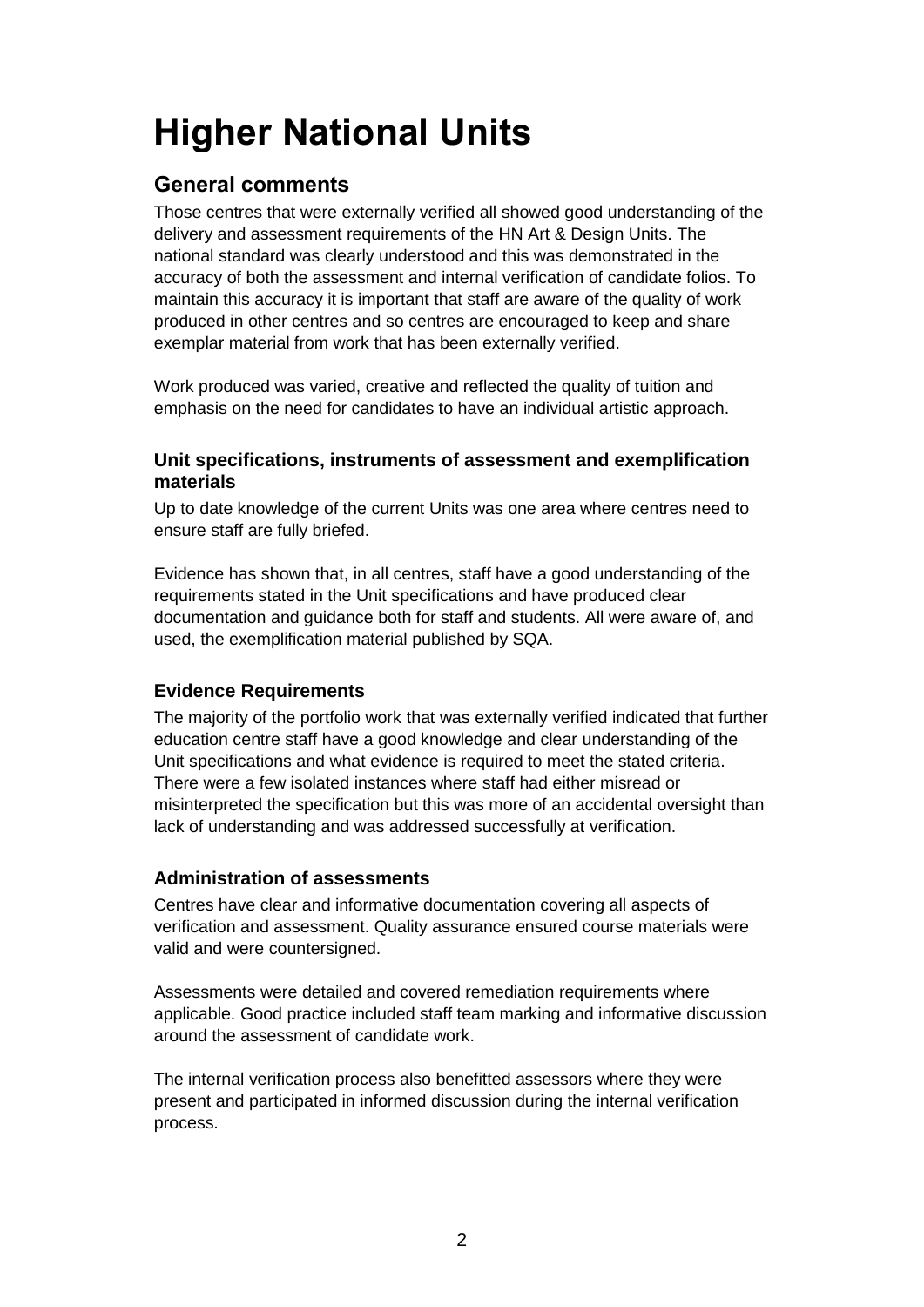It should be emphasised to all centres that the internal verification process is not just about documentation but requires subject expertise and knowledge when verifying assessments.

Where assessment is integrated over a number of Units there must be a clear matrix or structured assessment sheet that shows where Outcomes are integrated.

### **General feedback**

Diagnostic feedback was part of quality assurance in all departments and ensured awareness of progress and attainment. In general, this feedback was ongoing and was of a good standard, clearly stated, supportive in nature, and welcomed by the students as a positive benefit.

Candidate feedback was articulate and encouraging, reflecting the high quality tutoring and commitment of the Art and Design staff in each centre.

All centres presented assessment documentation as requested and met the requirements for an external verification visit.

## **Areas of good practice**

Those centres that had created time and opportunities for staff to look into employing an integrated approach to Unit delivery had been able to create a more effective, flexible course delivery and assessment structure.

Where staff had emphasised transferrable skills and utilised existing research and investigation across the course, there was a marked improvement in the work produced and in the understanding of the Art and Design process. There was also more time available for teaching specific skills.

Allowing staff to visit other centres as part of continuing professional development had enabled them to feel more confident in the assessment process, created an awareness of current developments, and brought fresh approaches to the construction and delivery of their courses.

Taking part in group assessment, rather than individually assessing, had allowed staff to discuss candidate work, enabling more effective and consistent assessment.

Centres that encouraged students to be confident in showing their personal creativity and had structured the development of ideas, coupled with relevant annotations in their sketch books, produced exciting, high standard work overall.

Use of virtual learning environments (such as Moodle) and blogs had positive benefits for understanding and feedback.

Centres where support-for-learning staff had interviewed students prior to them commencing the courses and had identified needs which were then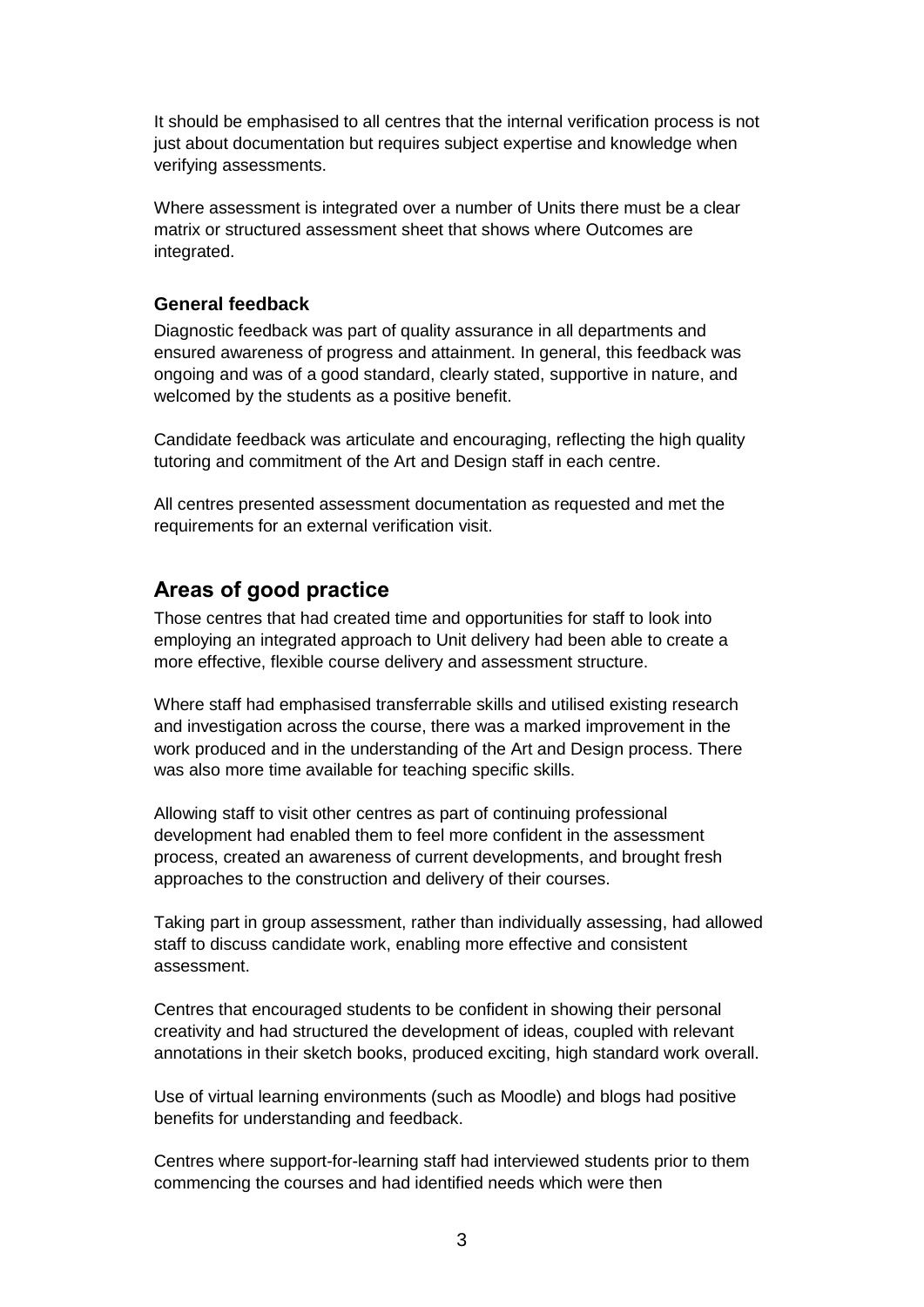communicated to the Art and Design staff provided a sound awareness for additional help and support. Art and Design staff could also feedback their own observations of needs.

### **Specific areas for improvement**

Where a centre has a sole tutor, or that tutor is in an outreach campus, it is essential that this person has a complete understanding of SQA procedures and the requirements of an external verification visit. Responsibility for this has to be devolved within their campus with preferably a subject specialist used as a liaison contact to ensure that subject-specific matters are dealt with correctly.

Where Art and Design Units are delivered by another subject area, the centre must ensure that the Unit specifications are delivered with the specialist emphasis intended. This may mean again, liaising with a subject specialist to ensure content and assessable materials meet the subject specialism requirements.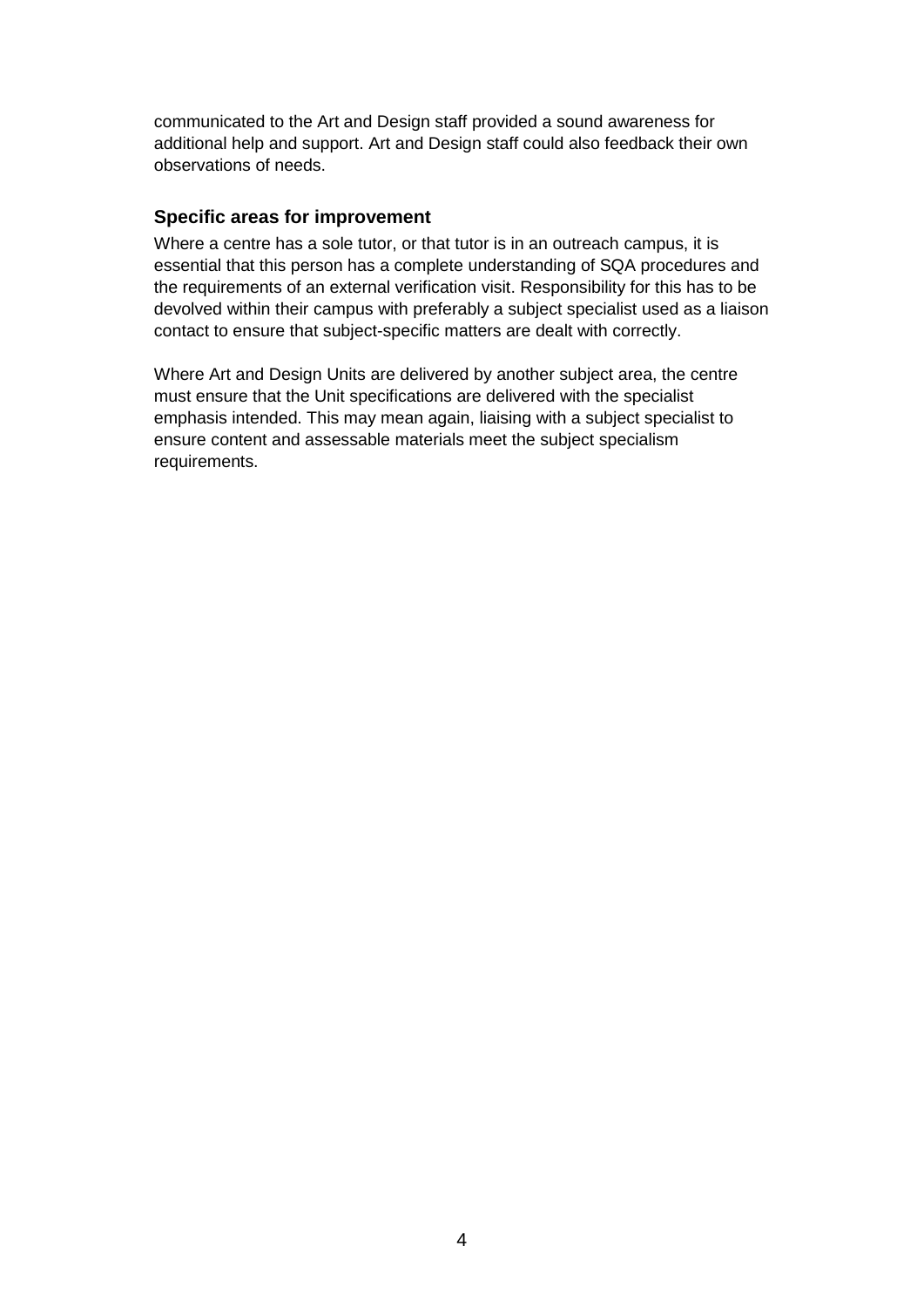## **Higher National Graded Units**

Titles/levels of HN Graded Units verified:

F1X2 34 Art and Design 1 F1X3 35 Art and Design 2 FA6G 34 Contemporary Art Practice 1 FA6H 35 Contemporary Art Practice 2 FA6E 34 Visual Communication 1 F0H9 35 Visual Communication 2 F7FD 34 3D Computer Animation 1 F4PG 35 Filmcraft and Animation 2 F2G6 34 Art Glass Production F13R 35 3D Design 2

### **General comments**

The Graded Unit delivery and assessment in particular seems to be well understood by all centres. The only concerns this session have been as a result of the college mergers. In some cases, Art and Design departments fell behind their normal schedule and were not as well prepared for external verification as before. The quality of work had not suffered but assessment and internal verification in some cases was not as prepared as usual, causing some problems for the External Verifier.

The majority of departments that had managed to complete the Units prior to the external verification showed clear and accurate understanding of the Unit specifications, national standard and SQA requirements.

There is still a reluctance among Art and Design staff to award marks at the top of the scale.

### **Unit specifications, instruments of assessment and exemplification materials**

The Unit specifications are by now well understood and are being assessed correctly. Exemplification materials are still being used, enhanced and improved, without affecting the requirements of the Units.

Where problems had arisen it was due to staff not being fully prepared for external verification, with some elements still not fully completed, assessed or internally verified. This will probably not occur again when mergers are completed.

### **Evidence Requirements**

Generally the evidence submitted was of a good, to very good standard, which was evidenced in the variety, quality and breadth of artistic creativity displayed.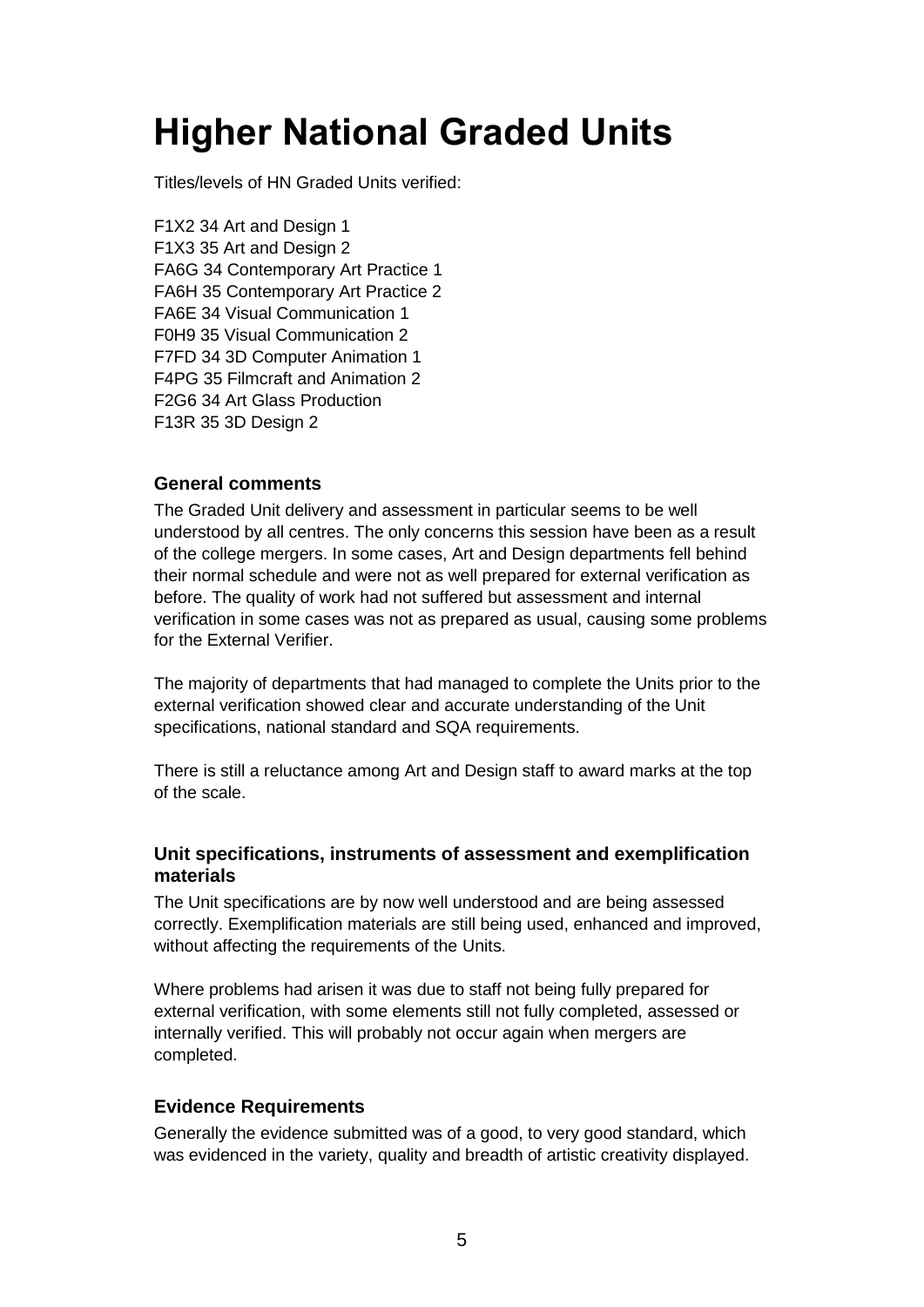The Evidence Requirements were presented particularly well in sketch books, portfolios and electronic media. Much of the research, investigation, and development were well annotated and showed good understanding of the Unit specifications. Evaluation continues to show in many instances sound understanding of the processes the candidates have gone through in completing the Unit. However, there still are instances with far too much writing that is just padding.

### **Administration of assessments**

Centre documentation was generally of a very high standard, covering all aspects of centre and SQA requirements. Assessment material was well written, clearly indicating all requirements for internal and external assessment and verification. Specific times were set aside for all aspects of course management with appropriate documentation covering, mentoring, feedback, assessment and internal verification.

Group marking was often used to ensure clear understanding of each candidate's work before recording the grade and mark. This proved to be most effective and marks were concordant with the national standard.

Internal verification was at its most effective when both assessor and Internal Verifier discussed the candidate work and assessment material.

### **General feedback**

All candidates who were interviewed appeared both articulate and knowledgeable about their work and the courses they were undertaking. All praised the quality, enthusiasm and commitment of the Art and Design staff. Most intended to continue with their course either at college or in higher education. They spoke highly of the support they had received and how the feedback from staff had been positive, supportive and relevant. This was well documented in the mentoring feedback sheets.

### **Areas of good practice**

Centres which encouraged students to be confident in showing their personal creativity and structured the development of ideas, coupled with relevant annotations in their sketch books, had produced exciting, high standard work overall.

Where design briefs had been supported with clear explanations of what they meant as well as clearly stated criteria to be achieved, students felt more confident in tackling them.

Mentoring sessions were most successful where candidates came to them with clear knowledge of what they were for and what could be discussed.

Feedback to candidates was at its best when clearly stating where work met the stated criteria and where it was not meeting it and what they should do, without leading or directly influencing.